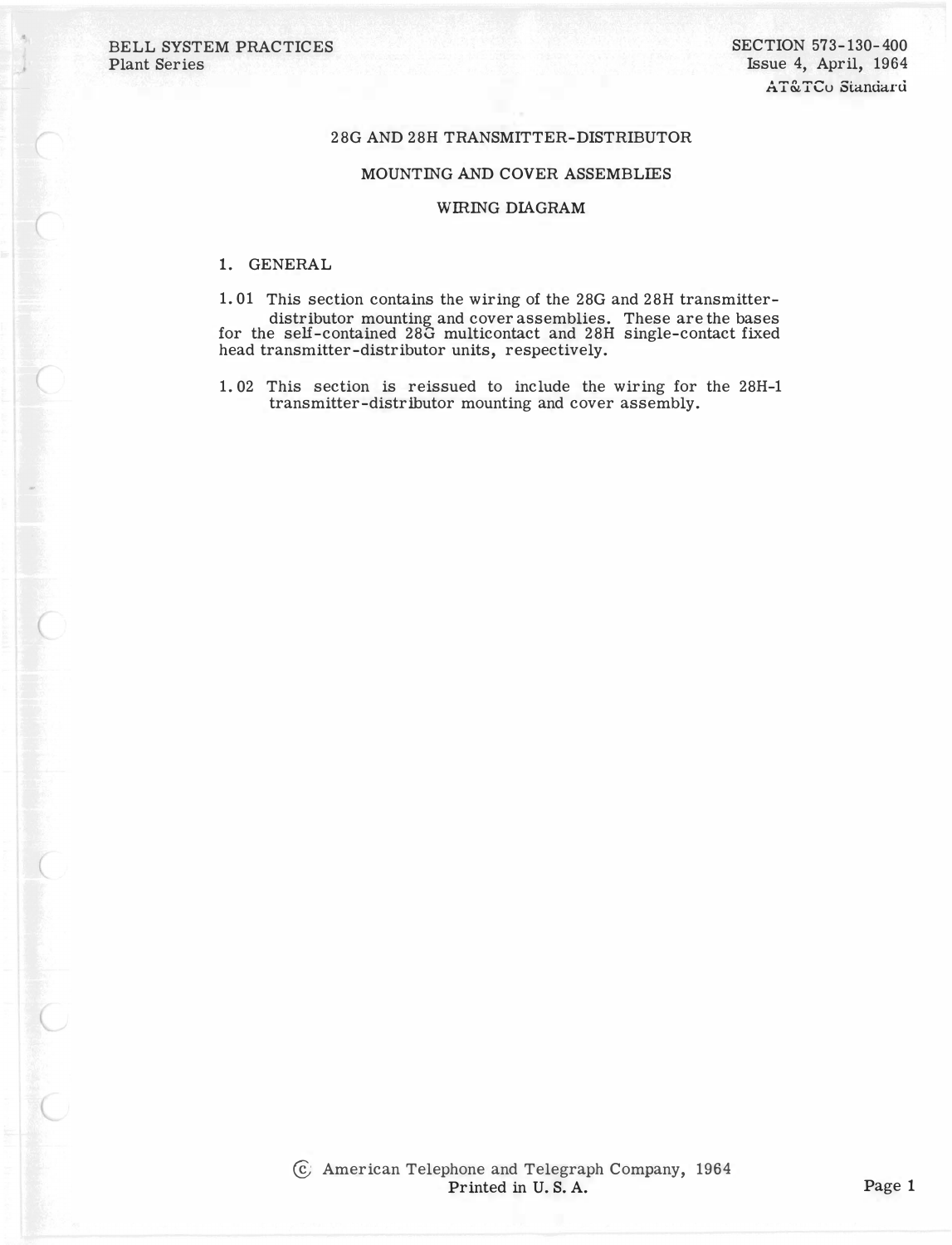NOTES FOR POWER SUPPLY FOR TRANSMITTER AND **DISTRIBUTOR MAGNETS:** 

- I. EXTERNAL 115V DC.
- WIRING SHOWN IN SOLID LINES WITH STRAPS MARKED X.
- 2.EXTERNAL 48V DC.<br>WIRING SAME AS FOR EXTERNAL 115V DC EXCEPT ADD.<br>DOTTED STRAP FROM V6 TO V5 AND FROM V3 TO V2.
- 3. INTERNAL 115V DC.
- WIRING SAME AS FOR EXTERNAL 115V DC EXCEPT: A. ADD DC POWER SUPPLY AND CIRCUITS SHOWN IN DOTTED LINES.
- B. REMOVE THE STRAPS MARKED X.
- 4. TERMINALS Z30 AND Z31 ARE USED FOR DIST AUX B CONTACTS.
- 5. FOR CONNECTORS"E"&"Z", PROVIDE EXTERIOR CONNECTORS<br>114466 CONNECTOR(PLUG) & 171554 CONNECTOR(MALE) RESPECTIVELY.



 $(A)$ 

TIME DELAY FUSE

**BK** 

 $20$ 



Figure 1 - 28G Transmitter-Distributor Mounting and Cover Assembly